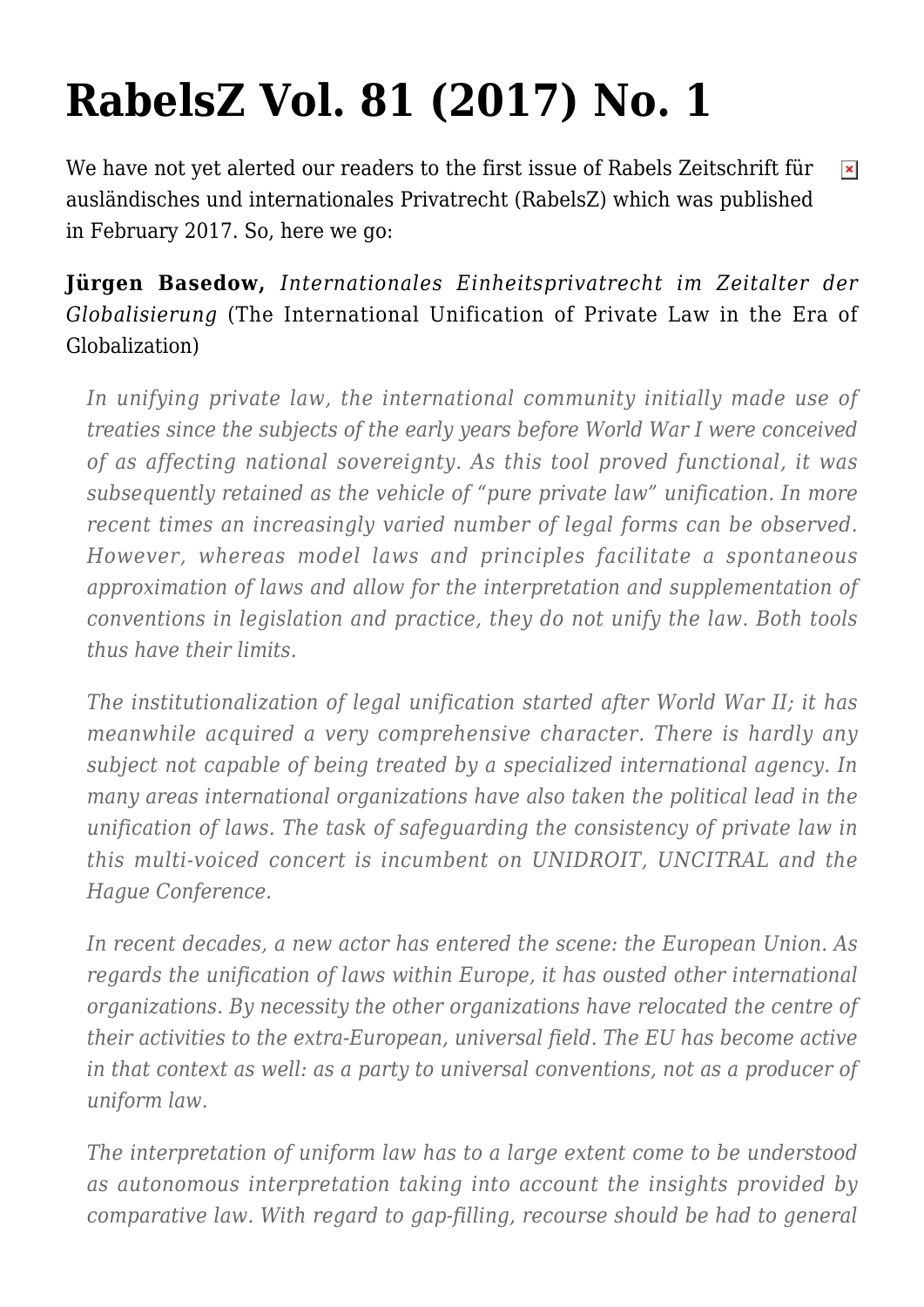*principles governing the respective area of law at issue. In the long run, the aim of uniform law application cannot be achieved without institutional arrangements such as the referral of preliminary questions to an international tribunal.*

*The traditional approach of amending protocols has proven unsatisfactory for adapting aging conventions to a new environment because of the inherent uncertainty and time-consuming nature of ratification procedures. New approaches in some conventions demonstrate that simplified revision procedures are possible and promising.*

### **Ulrich G. Schroeter,** *Gegenwart und Zukunft des Einheitskaufrechts* (Present and Future of Uniform Sales Law)

*Uniform sales law forms a part of uniform private law that comprises a number of Conventions unifying either conflict-of-laws rules for sales or substantive sales law. The Hague Convention on the Law Applicable to International Sales of Goods (1955) and the Hague Uniform Sales Laws of 1964 achieved a certain legal uniformity for international sales contracts, but both were ratified by only a few Western European States. The UN (Vienna) Sales Convention of 1980 (CISG) has, in turn, developed into one of the greatest successes of uniform law-making in private law.*

*The currently more than 80 Contracting States are proof of the fact that the CISG has been accepted by the global community of States. Its Contracting States include most major international trading nations and at the same time countries from all regions of the world. In the upcoming years, the Sales Convention's ratification by further developing States should be actively encouraged.*

*By contrast, the extent to which the CISG has been accepted in commercial practice is very difficult to assess empirically. Much is to be said for the assumption that its contractual exclusion is significantly less common than sometimes alleged, given that the courts require a clearly expressed intention to exclude and that any exclusion needs to be agreed upon by both parties, which is often not the case. The assessment of the Sales Convention's practical importance is further complicated by its frequent application by arbitral tribunals, because the resulting arbitral awards usually remain confidential and*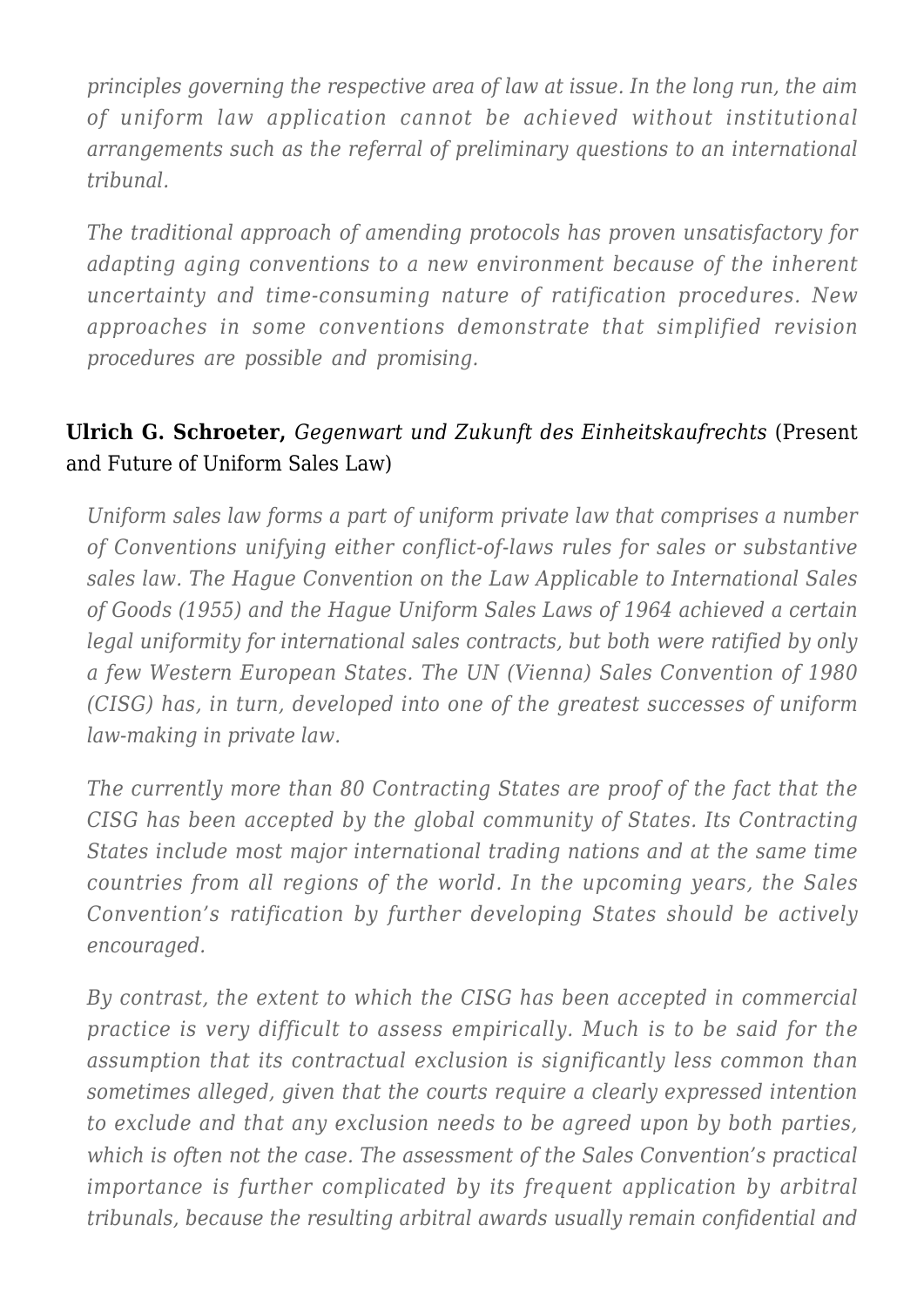*thus inaccessible.*

*In the future, the quest for a uniform interpretation of the Sales Convention is likely to be the most important challenge. Article 7(1) CISG provides some guidance by imposing three interpretative goals that in practice have mostly been observed. They have resulted in a generally uniform interpretation, although limited areas of non-uniformity exist. A general challenge arises from sales contracts' nature as everyday contracts in international trade, resulting in the uniform sales law's frequent application by non-specialised lawyers. It is therefore necessary to enable and assist a uniform interpretation through appropriate organisational arrangements, with a cross-border cooperation among specialised academics as the most suitable solution, designed to evaluate and assess international CISG case law and make it available to uniform law users in every country.*

*The Sales Convention has furthermore contributed to legal uniformity through its use as a model for other international Conventions as well as for domestic and regional law reforms. By contrast, a future revision of the Convention's text seems neither desirable nor realistic, with its further development best being left to courts and legal academia.*

*Finally, the increasing number of uniform law acts for international sales calls for a better coordination between the various law-making organisations. In particular, regional uniform law (notably EU law) should respect the existing uniform sales law by explicitly granting priority to the CISG.*

### **Stefan Huber,** *Transnationales Kreditsicherungsrecht* (Secured Transactions Law: A Transnational Perspective)

*Asset-based financing requires a secured transactions law which permits the efficient and swift enforcement of security interests. The interplay between substantive law, procedural law and insolvency law is highly complex even at the purely national level. If the object covered by a security interest moves regularly across national frontiers, an additional issue arises: the cross-border recognition of the security interest.*

*This issue became of particular importance in the era of industrialisation. The intercontinental exchange of goods made high-value vessels indispensable. It is*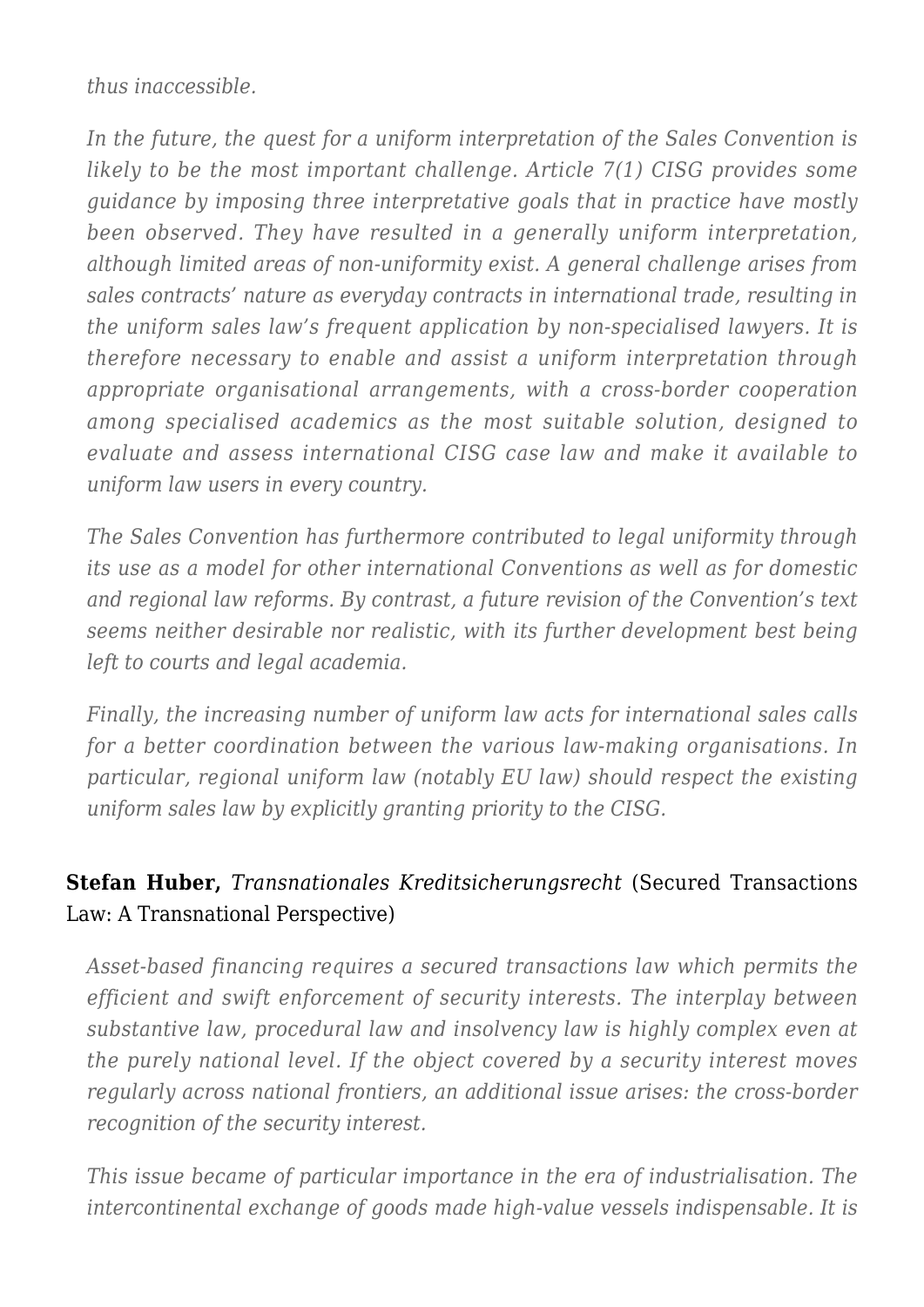*thus not surprising that the first instrument of transnational secured transactions law concerned security interests in vessels. An instrument concerning aircraft followed. Both instruments, adopted in the first half of the 20th century, are based on the idea of recognition by way of harmonising the conflict of laws rules: A security interest duly created under the law of the Contracting State where the vessel or the aircraft is registered is to be recognised by the other Contracting States. Substantive law, procedure and insolvency rules were not yet harmonised, except for the priority between security interests and charges and some minor procedural questions. As a result of this lack of harmonisation, legal uncertainty remained.*

*From the 1970s on, UNIDROIT and UNCITRAL launched projects pursuing a functional approach. The idea was to establish uniform rules in all areas of law where the efficient cross-border enforcement of security interests required transnational harmonisation. The projects have led to international conventions concerning either certain types of transactions, such as financial leasing, or certain types of assets, such as receivables. The biggest success to date has been the Cape Town Convention on International In- terests in Mobile Equipment with its Aircraft Protocol. Both adopted in 2001, they entered into force in 2006. The combination of general rules in an umbrella convention and specific rules for certain categories of objects in additional protocols – there also exist protocols for railway rolling stock and space assets – was an efficient response to the different needs of different business sectors. 64 states and the EU are already party to the Aircraft Protocol and there are even more contracting parties to the Cape Town Convention itself. The economic impact of the instrument has been high. Having established a new international security interest with a uniform set of substantive, procedural and insolvency rules, the instrument considerably reduces the risks for secured creditors. As a result, credit costs are reduced. Savings in the amount of at least \$160 billion are expected over a period of 20 years.*

*In addition to the conventions, a new type of instrument has more recently appeared in the area of secured transactions law: soft law in the form of model rules and a legislative guide. These instruments are designed for all categories of movable assets.*

*An analysis of the modern instruments shows that they are based on the following core principles: (1) Non-possessory security interests must be*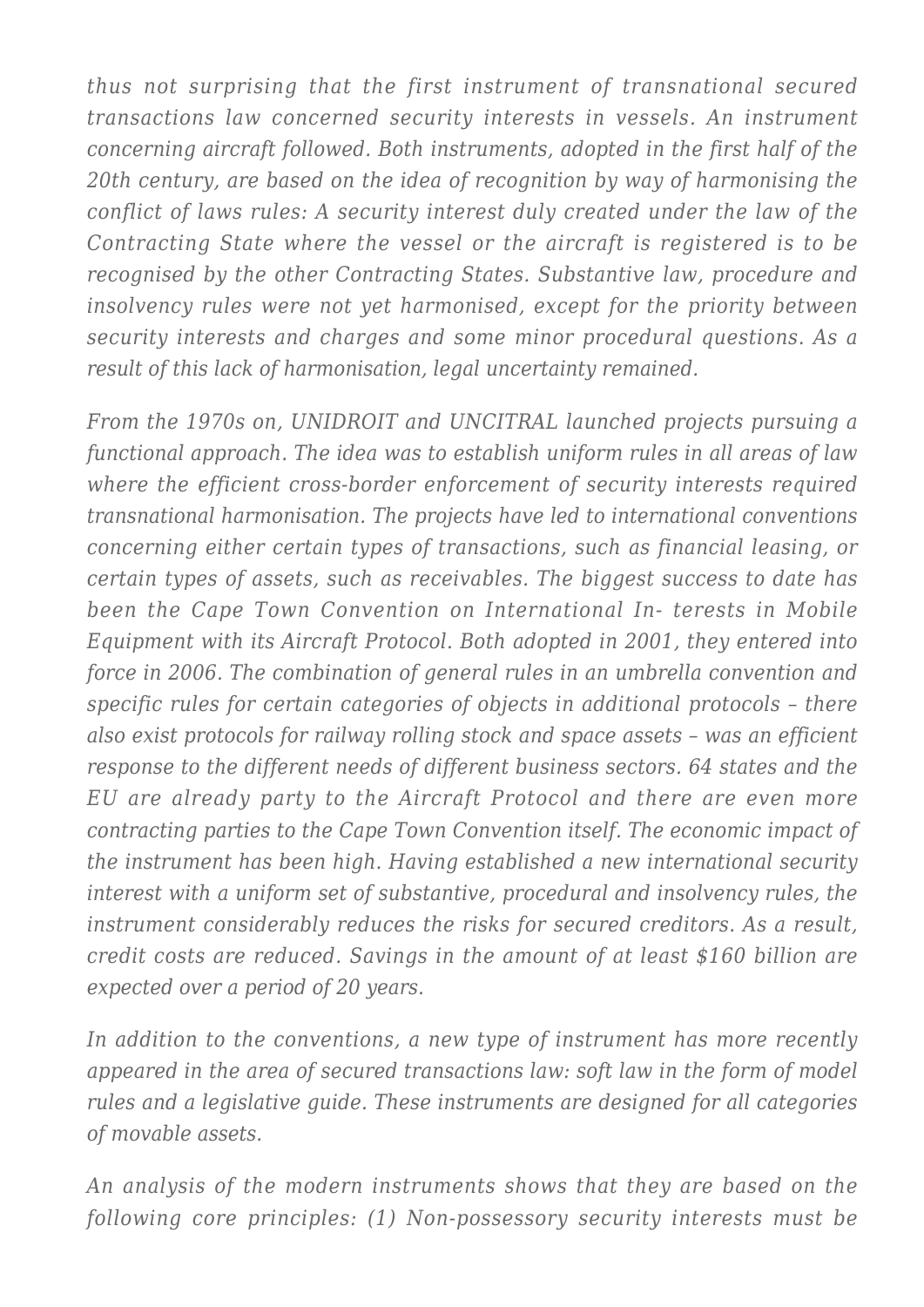*registered in order to be effective against other creditors; (2) the security interest is accessory to the secured obligation; (3) party autonomy is guaranteed within the limits set by third-party interests; (4) states are encouraged to adopt the optional uniform rules on self-help remedies and on interim relief; (5) the registered non-possessory security interest is effective in the event of the debtor's insolvency; and (6) the international character of a transaction is no longer the predominant connecting factor for determining whether the transnational rules apply.*

*This list makes clear that the content of the transnational instruments has achieved new dimensions which were not imaginable in the early days of the harmonisation of secured transactions law. At the same time, the number of transnational instruments has risen considerably. A future challenge will be coordinating all these instruments in a way that they constitute a real system of transnational secured transactions law.*

#### **Andreas Maurer**, *Einheitsrecht im internationalen Warentransport* (Uniform Law in the International Transport of Goods)

*The roots of uniform law in the field of transport law can be traced back to antiquity. Today, a number of international conventions form a uniform law for almost all types of common carriers. Those conventions for trains, trucks and inland navigation vessels, however, must be characterized as regional, even if they encompass three continents. Yet, they are not applicable worldwide. The only uniform law with almost worldwide applicability is the regime on air travel. Whereas the uniform laws on transport with the aforementioned common carriers are mostly evaluated positively, uniform laws on international maritime law are rather fragmented and inconsistent. This situation has not been alleviated by the recent introduction of the so-called Rotterdam rules on multimodal transports. Today it is more than questionable whether in the long run a uniform international maritime law can be introduced. Attempts to implement privately-created uniform law have been unsuccessful. Despite the fact that a number of private organizations are involved in the creation of standard contracts and standard clauses in order to unify regulations on international maritime trade, these rules are not (yet) accepted as being law or equal to law.*